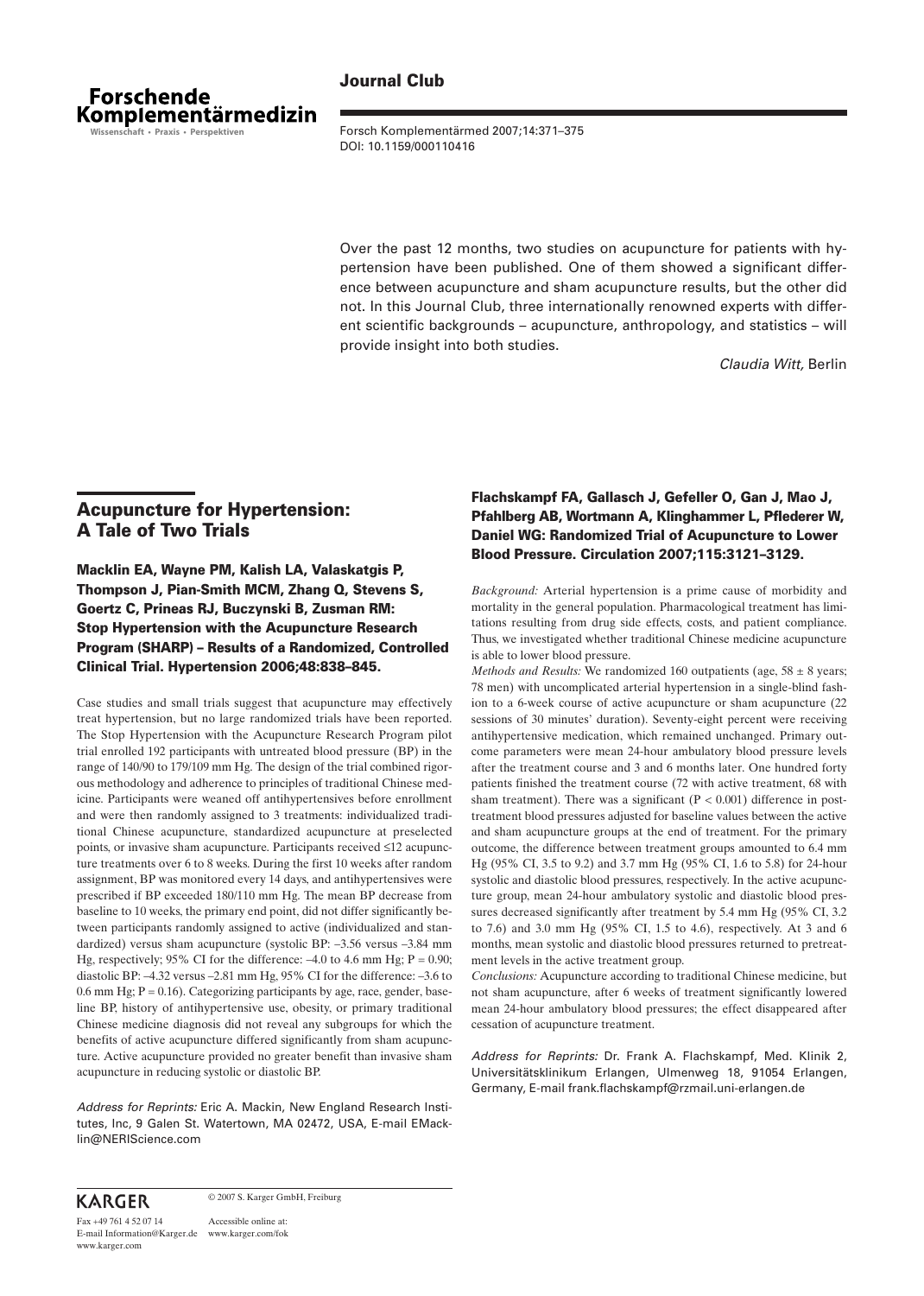#### **From the Perspective of the Acupuncturist – MacPherson, York, UK**

The challenges of conducting trials of acupuncture for hypertension are numerous and the authors (Flachskampf et al. and Macklin et al.) should be commended for tackling what is I believe a particularly difficult area of research. Some of these challenges are generic to acupuncture trials, while other challenges are specific to treating the condition of hypertension with acupuncture. In this review I will concentrate more on the latter.

A major problem is that hypertension is often symptom free, a point noted in the article on the Flachskampf trial where the authors state that 'hypertension rarely affects a patient's well-being.' The difficulty of making a diagnosis in symptom free patients is not addressed in either trial. The core process of diagnosis in traditional Chinese medicine is based on developing an understanding of the imbalance by eliciting the relevant signs and symptoms and then pulling these together in a grouping that reflects the underlying pattern of disharmony. It is theoretically impossible to diagnose in this traditional way when there are no signs and symptoms. This problem will limit the extent to that these trials are generalisable or indeed will influence practice, as acupuncturists will not be able to construct diagnoses where signs and symptoms are absent.

A second problem is related to the actual diagnostic syndromes of traditional Chinese medicine that are used as a framework by these two trials. While much is made of the importance of the tradition that acupuncture is based on, the treating of hypertension is a relatively new phenomenon. This lack of tradition is not raised by either set of authors, the tacit implication being that (the symptoms of) hypertension has been treated for 2,000 years. The reality is that compared to many other conditions, especially those for which patients have been consulting for treatment over many centuries, there is limited clinical experience and literature in the area. Therefore, the clinical syndromes that are put forward as likely to be involved in hypertension have not been subjected to any evidence based filtering. This is of course a problem for all conditions, but the disadvantage of using such syndromes in these two trials is that there has been a much more limited process of empirical development in selection and validation. Interestingly both trials quote the Chinese text edited by Cheng Xinnong as a source text for the syndromes thought to underlie hypertension, a copy of which I do not have to hand. Nevertheless I would be interested in how and when these patterns were developed, and what process of testing they went through prior to being published in this text.

A third problem is with the 'individualised' acupuncture intervention, which is described in more detail in an earlier paper [1]. Despite the claim that there was 'adherence to principles of TCM acupuncture' (Macklin et al.), there were several ways that the trial acupuncture did not adhere, with the consequence of reducing generalisability of the results. First the treating acupuncturists were not the same as the diagnosing acupuncturists; second what were deemed as non-specific effects were 'standardised across the randomised groups' [1]; third the treatments were not individualised at every session, as re-assessment occurred but not before the 5th session; and fourth there were restrictions on point selection. The problem seems to be that the authors would like it both ways, to do an explanatory trial to determine whether there are specific effects associated with acupuncture, and a trial that delivers authentic acupuncture to 'mimic actual practice.' However, it is unlikely that acupuncturists will be impressed with the approach taken to acupuncture in this trial, even in the so-called 'individualised' arm.

It is worth noting that the SHARP trial [Macklin et al.] was described as a 'pilot' (in the abstract), yet set out to determine whether there were differences between groups at 10 weeks (after an average of 7 weeks of treatment), not something one would expect to determine in a pilot. This confusion of purpose is problematic. The SHARP authors did outline in a separate paper [1] some power calculations for the study and for the size of the difference that they did in fact find in this pilot, a 3.5–4.0 mm Hg reduction in systolic blood pressure when comparing standardised and individualised acupuncture versus control, would have required a trial of around 900 patients. In other words, this pilot was underpowered as a full-scale study.

One of the questions raised by the two trials is why does one study (Flachskampf) show an effect and the other (SHARP) not. There are clearly many parallels between the trials, as well as some differences. One reason that may explain the difference in outcomes is that the Flachskampf trial provided around twice as many treatments over roughly the same time period, i.e. 22 treatments over 6 weeks, while the SHARP trial delivered 12 treatments over 6–8 weeks (average 7 weeks). Another important difference was that the Flachskampf trial had its primary end point immediately after the 6 weeks of treatment, while the SHARP trial measured blood pressure on average 3 weeks after the treatment had been completed, i.e. at the 10-week time point. Interestingly, Flachskampf found that the effects of acupuncture had disappeared by 12 weeks, however it is unclear how quickly these effects were ameliorated. It could be that the effects wore off fairly quickly. If this also happened in the SHARP trial, then it is plausible that the SHARP patients also had an effect at the end of the 7-week period, but it had worn off by 10 weeks. This is one interpretation that provides a more consistent story on the effects of acupuncture for hypertension: namely that there are likely to be short-term effects but these do not last beyond the end of a course of treatment.

Based on the experience of many acupuncturists in the field, and my own in particular, it is commonly believed that it is very difficult to reduce high blood pressure once it has devel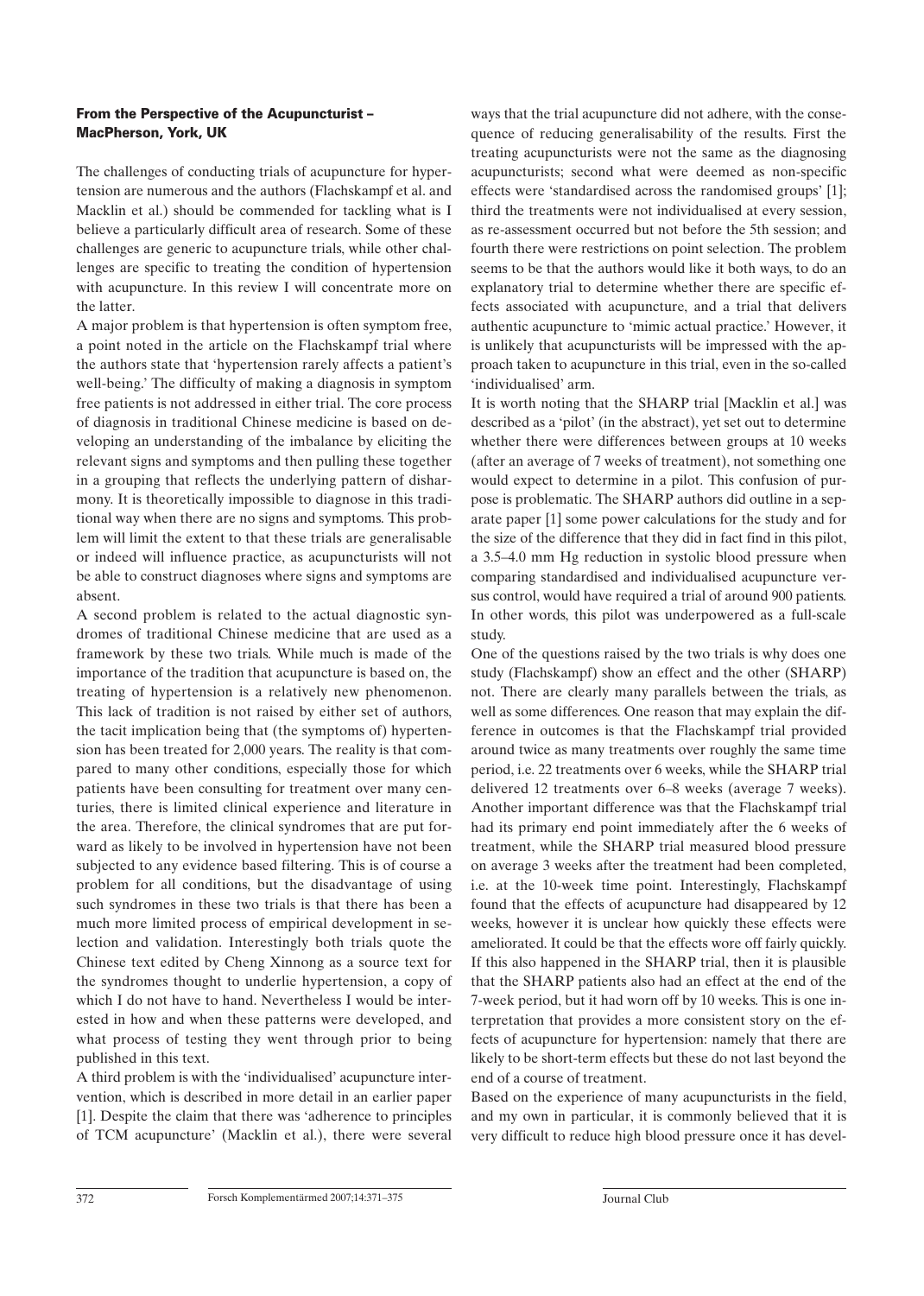oped as full-blown condition. Of course we treat many people with hypertension where the condition is considered as a comorbidity, but it is not common for us to be treating hypertension as a primary complaint [2]. The problem seems to be that irreversible changes have taken place, a situation that is also true for various other conditions. A common example is varicose veins where visually it can be seen that profound changes have taken place, changes that are not likely to be reversed by acupuncture. If this is also true for hypertension, then it may make more sense to see the scope for acupuncture as a form of prevention, in other words before the irreversible changes have taken place.

The consequence of this combination of concerns that I have raised in this review is that the professional acupuncture communities will be likely to have less confidence in the results of these trials than say for example trials for conditions where there is a more lengthy tradition of treatment, where obvious and immediate symptoms are presenting, where one can be more confident that an appropriate diagnosis is being made, where treatment is more generalisable to normal practice, and for conditions where our experience is that the imbalance (disharmony) is commonly experienced to be reversible.

#### **References**

- 1 Kalish LA, Buczynski B, Connell P, Gemmel A, Goertz C, Macklin EA, Pian-Smith M, Stevens S, Thompson J, Valaskatgis P, Wayne PM, Zusman RM: Stop Hypertension with the Acupuncture Research Program (SHARP): Clinical trial design and screening results. Control Clin Trials 2004;25:76–103.
- 2 MacPherson H, Sinclair-Lian N, Thomas K: Patients seeking care from acupuncture practitioners in the UK: A national survey. Complement Ther Med 2006; 14:20–30.

*Contact Address:* Dr. Hugh MacPherson, Department of Health Sciences, Seebohm Rowntree, Area 3, University of York, Heslington, York YO10 5DD, UK, E-mail hm18@york.ac.uk

#### **From the Perspective of the Statistician – Andrew Vickers, New York, NY, USA**

When two trials of acupuncture show conflicting results, it is tempting to look at fine details of the acupuncture and control treatments. Indeed, acupuncturists and others have frequently reviewed the literature examining treatment differences between trials and ascribing variations in outcome to these differences. Almost without exception, such reviews have concluded that: a) acupuncture treatments were superior in 'positive' trials and b) sham treatments were often actually active in the 'negative' trials.

The problem with such research, and the reason why the conclusions are always the same, is that reviewers were not blinded to outcome. It is not difficult to make a plausible case why any particular trial might be positive or negative. As an example, I published a trial a few years back showing that acupuncture was effective for chronic headache disorders. But let's imagine that I had found no difference between acupuncture and controls. This might be explained in terms of the practitioners: these were physiotherapists with additional training in acupuncture, and traditional acupuncturists have long criticized those with a conventional approach. Alternatively, we limited treatment sessions to a total of 12 over a 3-month period: is this really enough to treat patients with a 20-year history of migraine?

I once tried an experiment with students at an acupuncture school: I described two trials to them, told them that one was positive and one negative, and asked them to guess which was which and explain their reasoning. One of the trials involved stimulation of acupuncture point P6 for postoperative vomiting; the other was a pain trial in which practitioners could 'treat as normal'. The students uniformly chose the pain trial as the one showing positive results, deriding the vomiting trial as 'watered-down Westernized acupuncture.' Of course, I then revealed that statistically significant differences between groups had been found for vomiting, but not pain, as a simple way of demonstrating that the point of science is to tell us things we don't know, not just confirm our beliefs.

So what about these two hypertension trials? One could argue that the superior results in the Flachskampf trial related from the more intensive acupuncture regimen (22 treatments rather than 12). However, the reduction in blood pressure was of similar magnitude in both trials, the difference was that in Flachskampf, there was not much change in the controls (leading to a statistically significant difference between groups), whereas in Macklin, both groups experienced similar levels of improvement. So if the results were reversed, we might argue that the intensive treatment in Flachskampf led to an enhanced placebo effect. Or perhaps the reason for the difference in outcome between the control groups in each trial was that non-acupuncture points were used in one trial, but nonindicated points in another. Perhaps true acupuncture points, even if not indicated for hypertension, could produce a general relaxant effect that would lower blood pressure. Which sounds very plausible until you work out that it was the nonacupuncture points that seemed to have the better results than the non-indicated points.

But there may be no reason to explain the difference between Flachskampf and Macklin simply because perhaps no such difference exists. Macklin concluded 'active acupuncture provided no greater benefit than invasive sham acupuncture'; Flachskampf found small differences between groups immediately after treatment, but no difference at 3 months. It is implausible that anyone would find it worthwhile to administer acupuncture 22 times in 6 weeks to bring about a small, transient improvement in blood pressure. Indeed, a small, transient improvement is of essentially no benefit for a chronic risk factor such as hypertension. Thus one would be tempted to conclude from Flachskampf's trial that 'active acupuncture provided no greater benefit than invasive sham acupuncture.'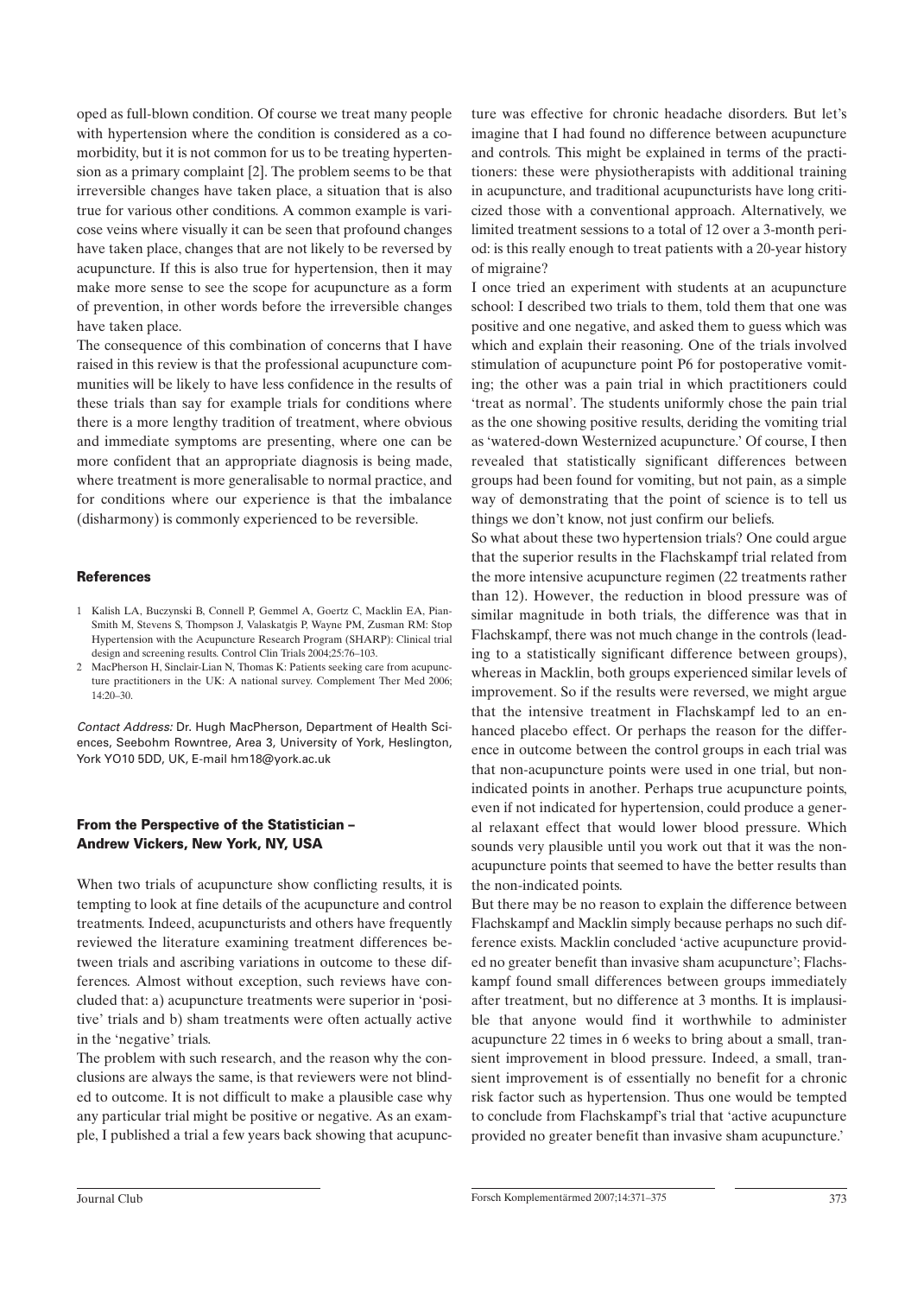My take-home message is straightforward: It is easy to overinterpret differences between a couple of acupuncture trials and generate spurious relationships between treatment characteristics and trial outcome. The only sound basis for determining what aspects of acupuncture, or sham, are associated with a clinical effect is a meta-analysis of a large number of trials. That formal statistical analyses of a large amount of data is superior to informal analyses of a small data set should hardly be news, but it is worth repeating nonetheless.

*Contact Address:* Dr. Andrew Vickers, Memorial Sloan-Kettering Cancer Center, 1275 York Avenue, New York, NY 10021, USA, E-mail vickersa@MSKCC.ORG

## **From the Perspective of the Anthropologist – Volker Scheid, London, UK**

From a perspective anchored in the cultural studies of science, technology and medicine my main interest in these papers is their status as cultural artifacts that provide access to the lifeworlds of a particular research community. If any, life-world debate and argument marks sites of contestation. Silence, on the other hand, leads us to what is shared, taken-for-granted, considered to be self-evident, and thus not in need of explanation. It is to these silences that my comment addresses itself.

The most striking silence at the centre of both studies pertains to the very object they claim to examine, namely the practice of acupuncture in the treatment of hypertension. That silence speaks all the louder because of the attention simultaneously lavished on discussions of research design and the analysis of outcomes.

Both Flachskampf et al. and Macklin et al. define acupuncture with reference to traditional Chinese medicine and legitimise its value in the treatment of hypertension by recourse to its long-time usage. Flachskampf et al. describe it as 'an ancient treatment technique anchored in traditional Chinese medicine' and as 'an ancient system of medical knowledge and skills,' while Macklin et al. note that acupuncture 'has been used in traditional Chinese medicine (TCM) to treat symptoms of hypertension for 2,500 years.' Bibliographic references supporting these claims are minimal and of a token nature, satisfying customary practice rather than actually supporting the authors' specific claims. Flachskampf et al., for instance, refer readers to two Chinese papers from the 1990s, in which acupuncture is 'reported to have potential for treating cardiovascular diseases, including arterial hypertension.' What about these two papers is significant, or why a tradition claiming to be based on centuries of clinical experience is unable to offer more than two papers suggesting 'potential' rather than 'real' effects is not explained. Macklin et al., likewise, reference their claim to a single introductory text on Chinese medicine dating from the 1980s, long since superseded by more detailed historical studies.

This cursory treatment hides a most serious conundrum of which both authors do not seem to be aware. Namely, how is it possible to claim that physicians in pre-modern China successfully treated a condition diagnosed by means of technological devices imported into China only in the course of the 20th century? A condition, furthermore, that frequently has no symptoms and of which both patients and their practitioners will have been unaware. Not surprisingly, there exist no discussions of hypertension and its treatment by means of acupuncture in the pre-modern Chinese medical literature. The contemporary TCM textbook approaches that inform both studies were defined not earlier than the 1960s, when they were imported into acupuncture practice from pharmacologically-based internal medicine  $(A \otimes R)$  neike). Likewise, the core paradigm of TCM acupuncture according to which acupuncture points have specific functions dates from not earlier than the 1930s. It was created in an explicit attempt to reconfigure acupuncture on the model of Chinese internal medicine in order to promote the systematisation and thereby modernisation of Chinese medicine as a whole. Because the modernisation of Chinese medicine in the course of the 20th century has been largely politically driven, doubts regarding its clinical effectiveness are increasingly being voiced in both contemporary China and the West. Certainly, observing practice 'on the ground' one encounters a much greater variety of clinical and diagnostic styles than represented by the TCM textbook approaches used in these studies that, nevertheless, claim to represent TCM acupuncture in toto.

Given the ready availability of the information outlined in the previous paragraph, the obvious question is why is it being ignored. Would the researchers and their peer group audience tolerate similar lacunae of background knowledge in areas such as research methodology or the biomedical understanding of hypertension? If not, why not and what are the consequences of doing so?

These are complex issues and cannot be discussed here in detail. Pragmatically, the historical diversity of Chinese medicine and its complex relation to biomedically defined realities such as hypertension would make studies such as these even more difficult. Given that CAM research occupies a marginal space in a community dominated by and oriented towards biomedicine, researchers will naturally seek to address the core concerns of their peer group. For this purpose, simple definitions of Chinese medicine that match the audience's ideas about what medicine should look like are clearly preferable.

As likely, however, is the possibility that the researchers themselves were not aware of Chinese medicine's complex history and the problems this raises for practice and research. How, otherwise, could Macklin et al. suggest that physicians in China 2,500 years ago treated the symptoms of an oftentimes symptomless condition? Flachskampf et al., meanwhile, might have wanted to consider more closely the implications of the